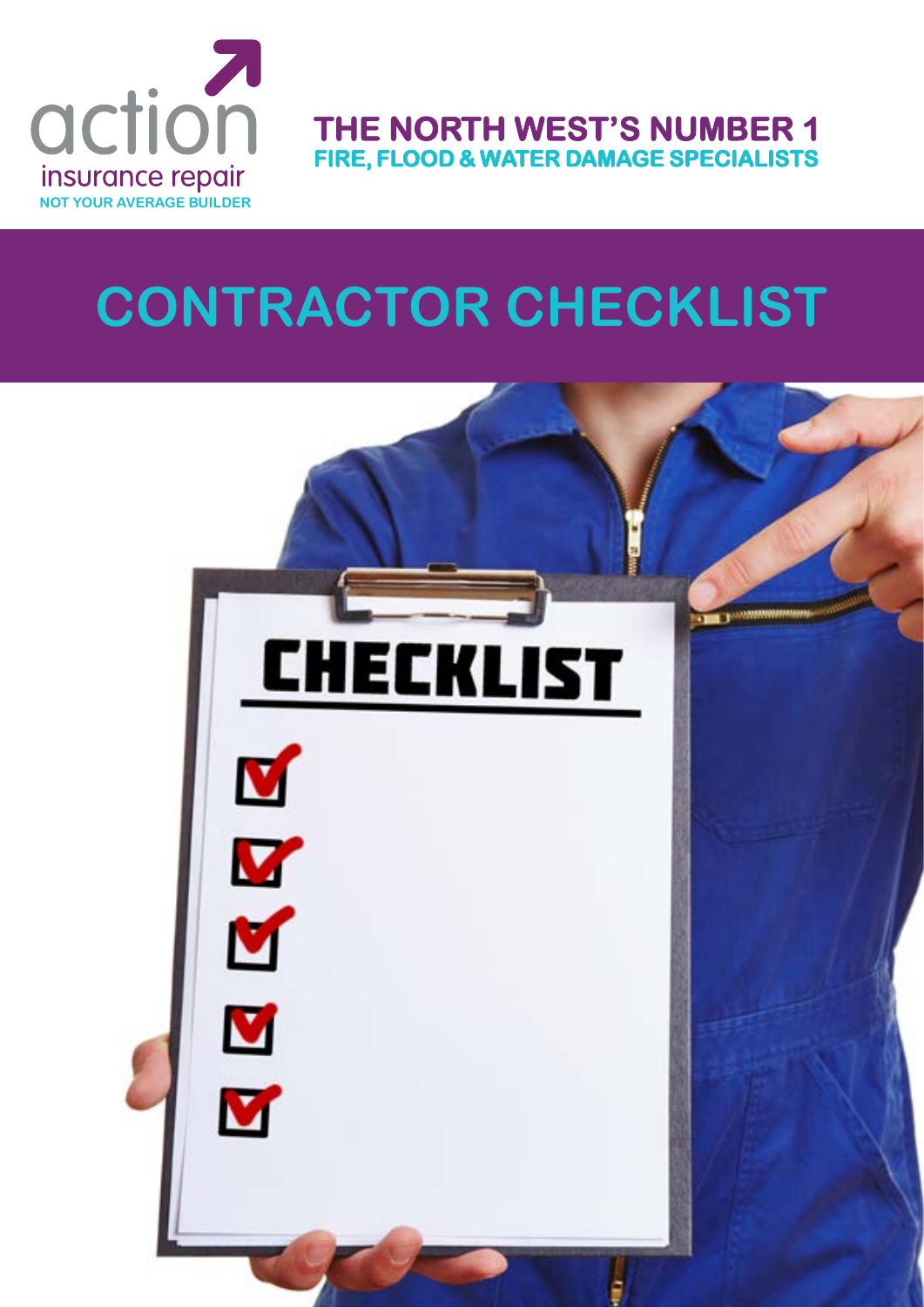#### 01254 665 333 | info@actioninsurancerepair.co.uk

# **CHECKLIST**

It's one thing to source a contractor/building company, but it's not quite as easy to find the right builder for you, who specialises in the type of repairs you need. You need to seek out a building firm that is accredited, has experience working in the insurance sector, who can deliver your project for the right price, and whom you feel you can trust and get along with.

At Action Insurance Repair, we have years of experience working with people who have suffered damage to their properties and suddenly find themselves in a very stressful situation. From dealing with the insurance company, to understanding how much work it will be to repair their property, and even having an idea of how long it will take and how much it's all going to cost, we know the process can be a nightmare. More often than not, insurance companies put it on you - the client - to find a builder who can carry out the repairs. But it's not always easy to find the right builder, which is why we decided to put together our Contractor Checklist. It takes you through everything you need to know about finding a builder or tradesperson, to help you make the right choice.

#### **Does the firm have an office landline? 1.**

This is important for after sales service. You find you have a snag and contact the builder on their mobile and they ignore your call - this is why it's important to have a landline number. This way, even if you can't get through to the contractor directly, you can still speak to someone from the company.

#### **Can they provide a certificate of insurance for an 2. appropriate limit?**

Public liability insurance protects both you and the builder if someone is hurt or property is damaged (e.g. your home or your neighbours property) during the course of the contract. If they don't have any, you might want to think about getting your own cover otherwise if things go wrong or someone gets hurt, you could be forced to pay to fix things, or go to court and pay damages and legal fees. Employers' liability insurance - contractors who work through a company are breaking the law if they don't have this.

#### **Will they put the guarantee in writing? 3.**

Many builders don't offer more than a verbal guarantee and should you ever have cause to call them back after work is complete, they avoid your call. If a guarantee is offered it get it in writing before work commences.

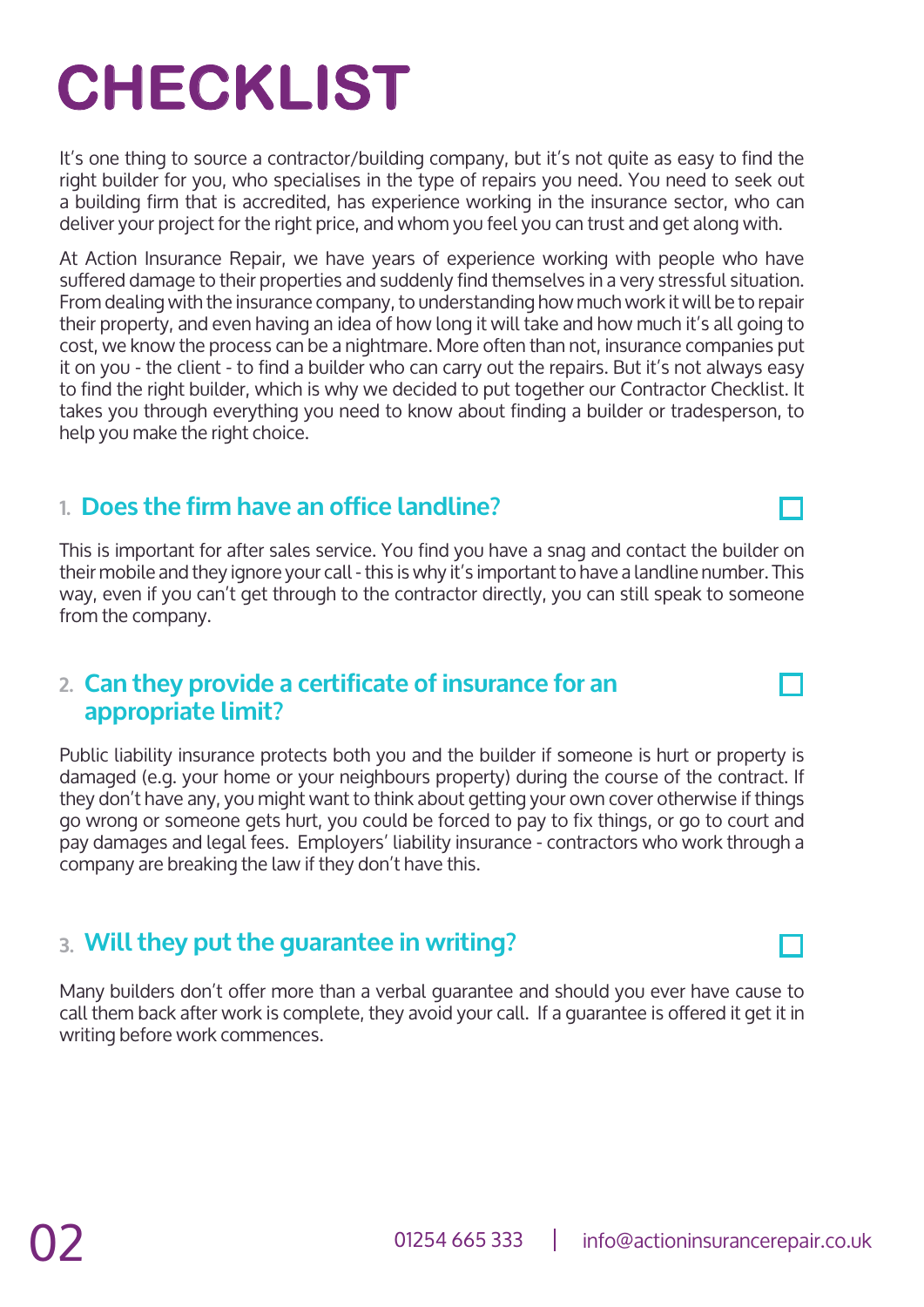#### **Have they provided you with a written quotation? 4.**

A quote should always be provided in writing and detail all aspects of the job they are quoting for. Never accept a verbal quote. When you receive your quote, double check it includes everything you asked for; including security and safety on site, welfare facilities, arrangements for debris disposal, water and power supplies, working hours.

#### **Payment terms 5.**

What a lot of people don't consider is that if you decide to appoint a loss assessor to deal with everything on your behalf then you wont need to worry about payments, BUT if you decide to go it alone it's important that they liaise with your contractor and insurance company about payments.

What if the contractor wants a lump sum up front and interim payments, which is quite common? Will you be able to fund the repair works until you are paid out by your insurance company?

Insurance companies are known to be slow at paying out, so if you can't afford to fund the work in the interim it's important that you either discuss this with your contractor or come to an arrangement with your insurer before work starts.

#### **Have they produced a contract and terms of business prior 6. to work commencing?**

You should always draw up a contract that details every step of the project: payment schedule; proof of liability insurance and worker's compensation payments; a lead in time, a start date and projected completion date; specific materials and products to be used. Insisting on a clear contract isn't about mistrust, it's about ensuring a successful renovation.

You should be realistic about your ideal start date and will need to discuss this with your builder. A reputable builder is likely to have a busy order book and pushing for an early start date may not be feasible. You should, however, insist on having a project plan including a timetable of works to help you keep track of timings.

#### **On larger projects, will you have a single point of contact for 7.all queries?**

One of the most frustrating things is not knowing who to contact when you have a query. It can be a big problem in the insurance sector because there are so many parties involved, even on modest projects.

With this in mind, a reputable contractor should be able to provide you with a single point of contact. This person should hold some authority, be willing to feed information to the team and make executive decisions.

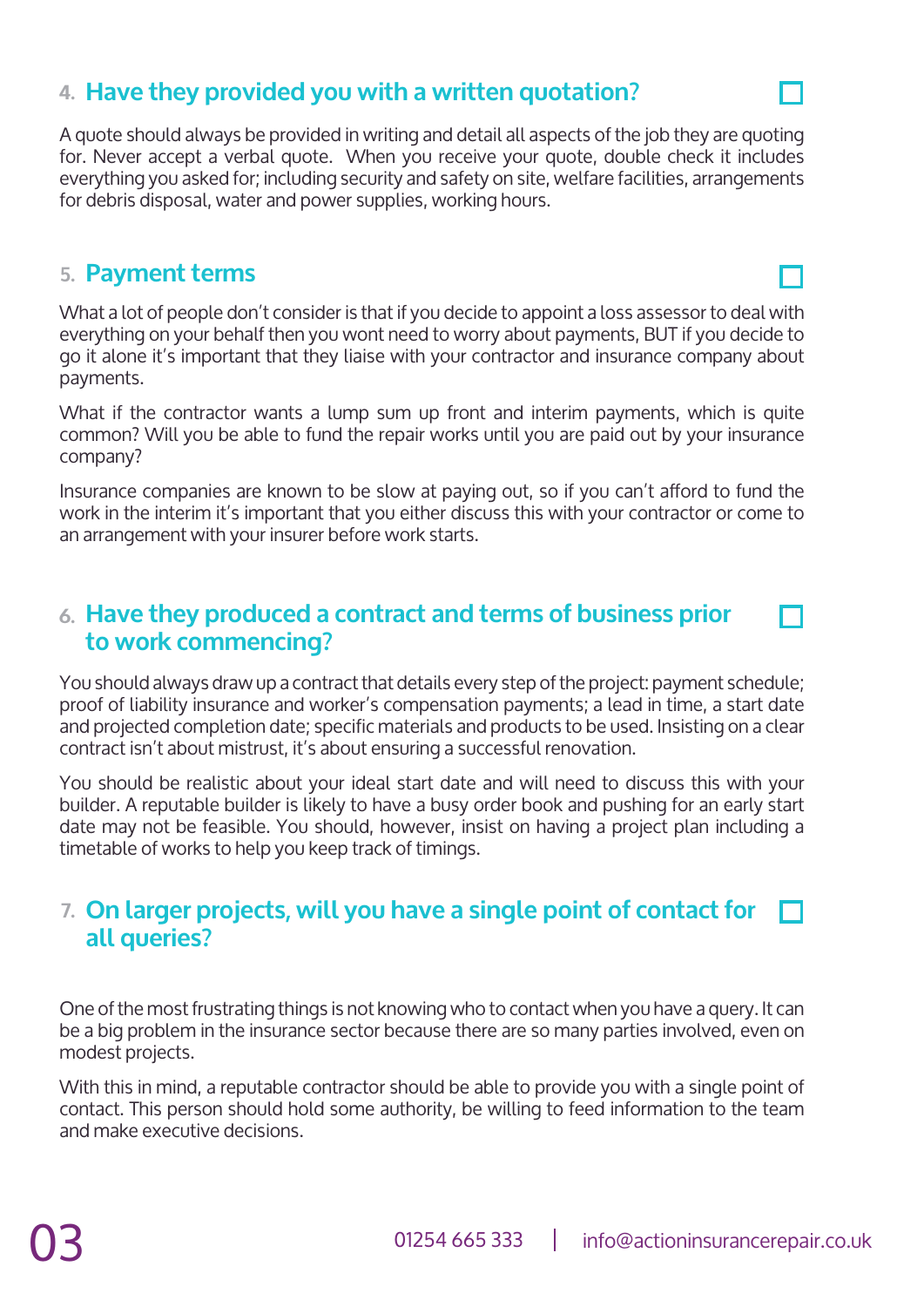#### **8. Have they discussed CDM, health and safety?**

Projects that involve construction activities will need to comply with the CDM 2015 Regulations. Under these regulations, health and safety duties are divided between responsibilities that all contractors need to complete and responsibilities solely for the Principal Contractor of a project. In projects with only a single contractor, this person will need to assume the role and responsibilities of Principal Contractor.

Under CDM regulations the following welfare facilities have to be provided on a domestic project:

o Adequate toilet and washing facilities

o A place for preparing and consuming refreshments

o Somewhere for storing and drying clothing and personal protective equipment.

#### **Do you know what will be expected of you in terms of 9. preparing the area, moving furniture and how far will they go to sheet up and protect the remainder of your property?**

As we stated before, discussing details is important to ensure the repairs process goes smoothly. Your contract should outline from the beginning what is and isn't your responsibility, including moving any fixtures and fittings, protecting carpets, electrical items or large pieces of furniture.

#### **Do they have a complaints process? 10.**

Unfortunately, sometimes things don't go exactly as planned. When this happens, it's crucial to know that you can easily let the contractor / building firm you hire know that you're unhappy about something.

#### **Do they have plenty of good reviews from independent sites 11.like Facebook and Google**

Customer reviews give you valuable insight into what it was like to have builders in their home. Customers read an average of seven reviews before trusting a business, and with more than 90% of all customers using online reviews as part of their research, the question is: if a business doesn't have good online reviews, should you trust it?

A series of bad reviews that bring up the same general themes can be a reflection of an undesirable company. The best thing to do with this information is to pinpoint things you want to address during the selection process—whether by observing what's going on around you or by directly asking the contractor.